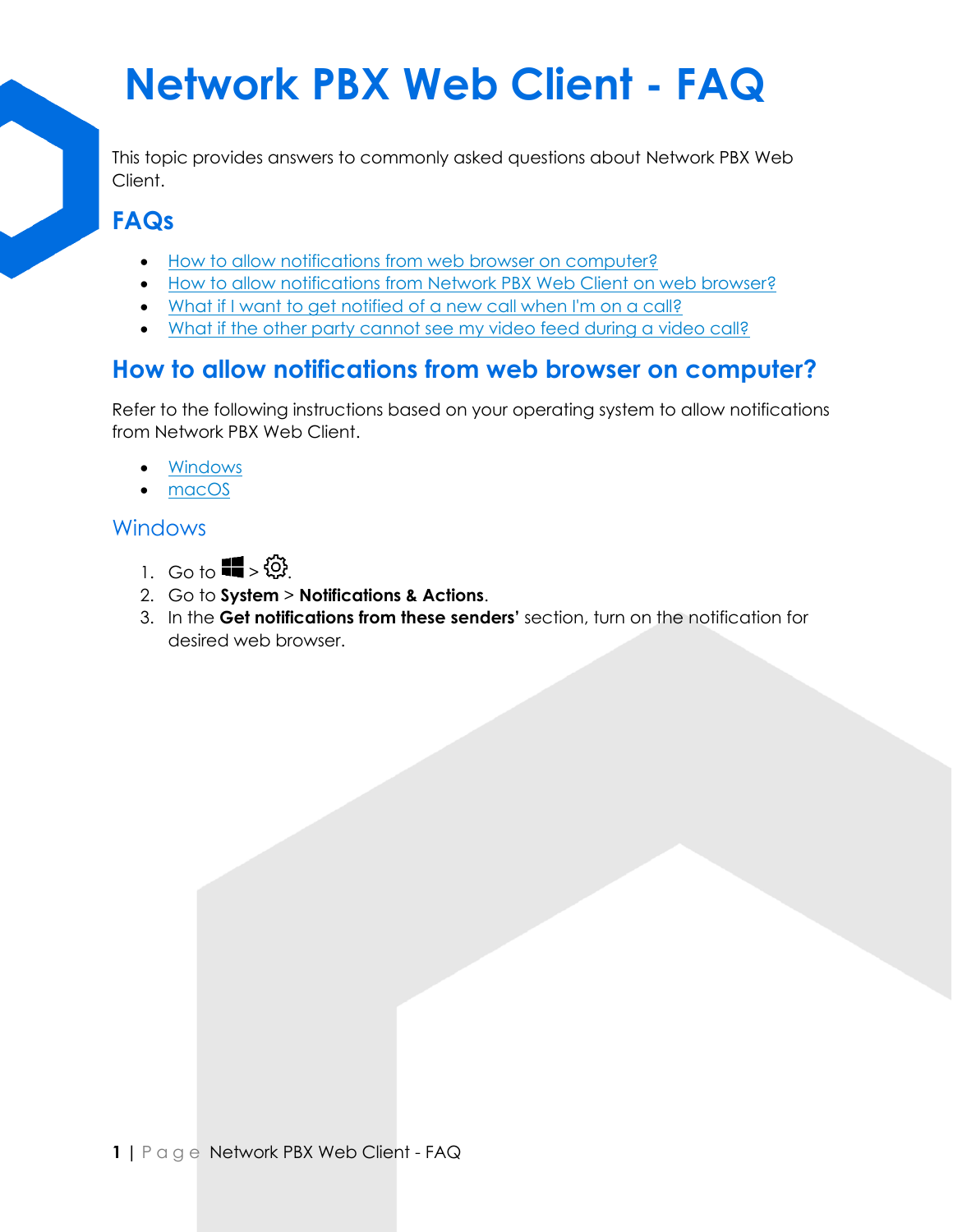

#### macOS

- 1. Go to  $\bullet$  > System Preferences > Notifications.
- 2. On the left panel, select the web browser via which you access Network PBX Web Client.
- 3. Set alert style to **Alerts**.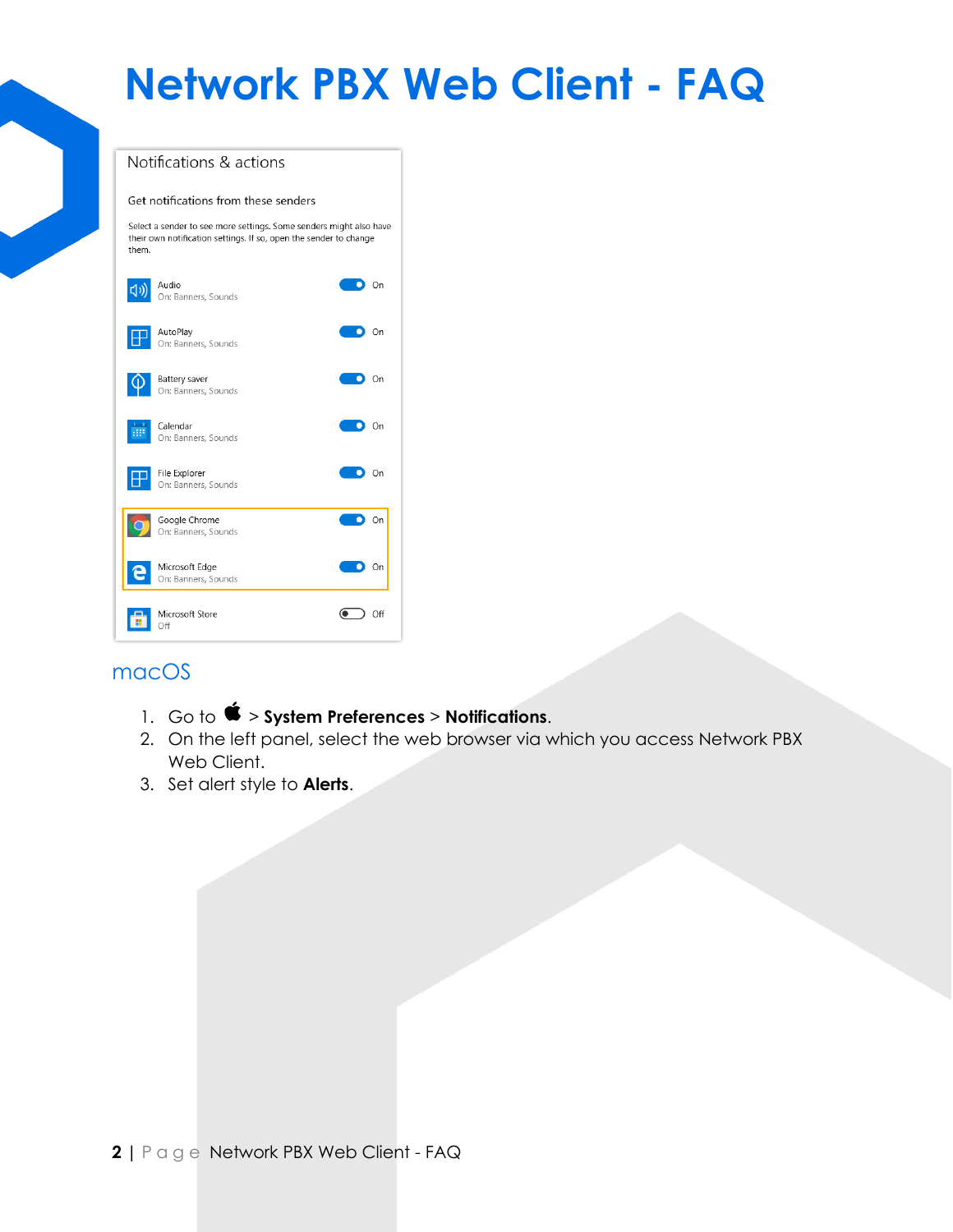

#### **How to allow notifications from Network PBX Web Client on web browser?**

If you ignore or decline the request for notification when first logging in to Network PBX Web Client via web browser, you need to allow it so that you can receive notifications when there are incoming calls.

Refer to the following instructions based on your web browser to allow notifications from Network PBX Web Client.



**[Opera](https://help.yeastar.com/en/p-series-cloud-edition/web-client-user-guide/web-call-faq.html#web-call-faq__opera)** 

#### Google Chrome

• If you haven't dealt with the request from Network PBX Web Client for notification, you can do as follows: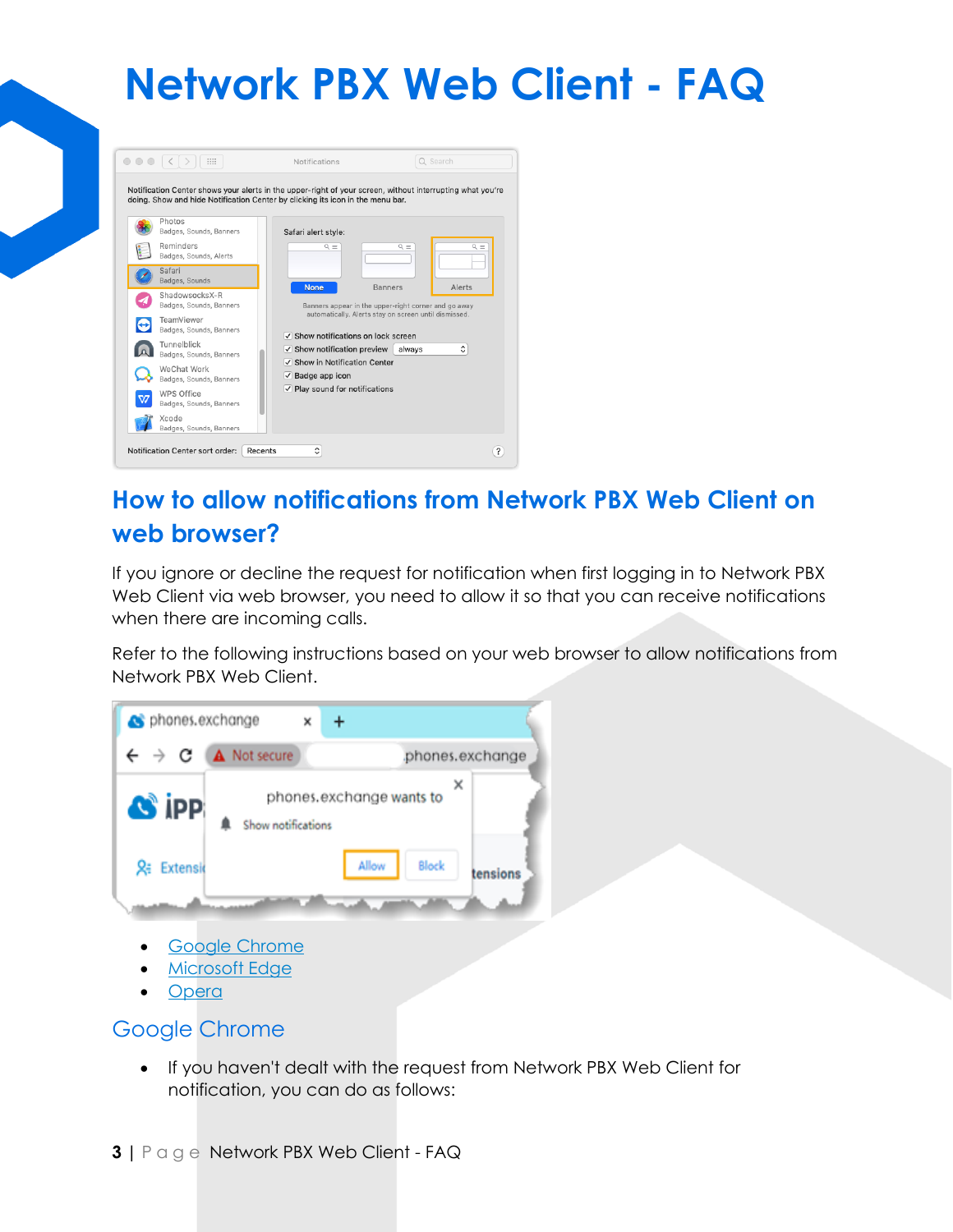- 1. Log in to Network PBX Web Client.
- 2. Allow Network PBX Web Client to send notifications.
- a. In the address bar of Google Chrome, click  $\blacktriangle$  or  $\blacktriangle$ .
- b. In the pop-up window, click **Site Settings**.

|     | phones.exchange    | ×<br>+                                                                                                                                                    |       |  |
|-----|--------------------|-----------------------------------------------------------------------------------------------------------------------------------------------------------|-------|--|
|     |                    | A Not secure                                                                                                                                              |       |  |
|     | <b>C</b> ip        | Your connection to this site is not<br>secure<br>You should not enter any sensitive information on<br>this site (for example, passwords or credit cards), | x     |  |
|     | <b>2. Extensio</b> | because it could be stolen by attackers.<br>Learn more                                                                                                    |       |  |
|     |                    | You have chosen to disable security warnings for<br>Contact this site. Re-enable warnings                                                                 |       |  |
|     | Chat               | Pop-ups and redirects<br>г.                                                                                                                               | Allow |  |
| ₽   | Video C            | Certificate (Invalid)                                                                                                                                     |       |  |
|     | <b>D</b> Operato   | Cookies (10 in use)<br>Ø5                                                                                                                                 |       |  |
| 6 d | Call Centrum       | Site settings                                                                                                                                             |       |  |

You are redirected to configuration page of Google Chrome.

- c. Scroll down and go to **Permissions** > **Notifications**.
- d. In the drop-down list of **Notifications**, select **Allow**.
	- 3. Apply the change to Network PBX Web Client. a. On Network PBX Web Client, click **Reload**.



• If you have blocked Network PBX Web Client from sending notifications, you can do as follows: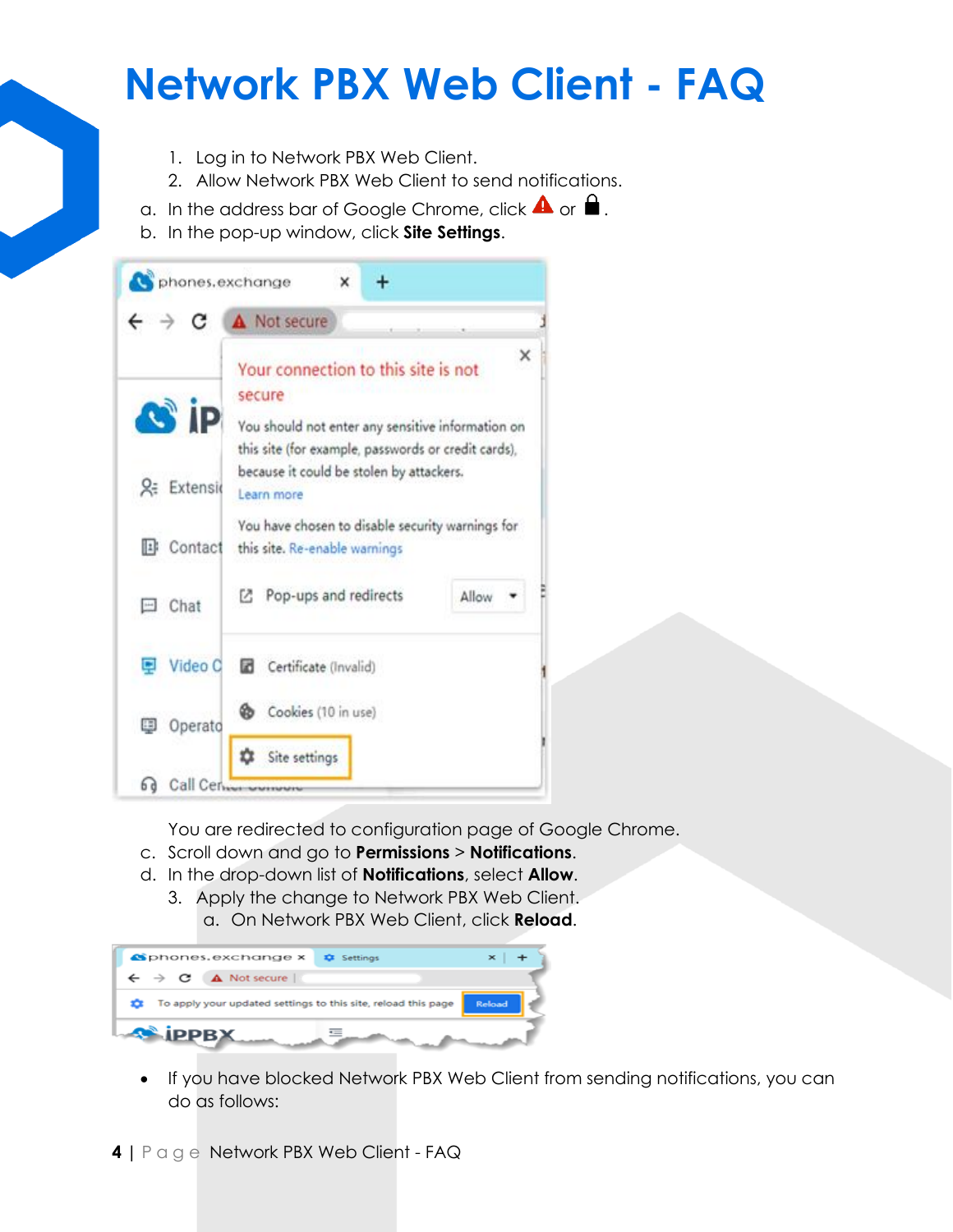- 1. Log in to Network PBX Web Client.
- 2. Allow Network PBX Web Client to send notifications.
	- a. In the address bar of Google Chrome, click  $\triangle$  or
	- b. In the drop-down list of **Notifications**, select **Allow**.



- c. Click any blank space to confirm.
- 3. Apply the change to Network PBX Web Client. a. On Network PBX Web Client, click **Reload**.



#### Microsoft Edge

- If you haven't dealt with the request from Network PBX Web Client for notification, you can do as follows:
	- 1. Log in to Network PBX Web Client.
	- 2. Allow Network PBX Web Client to send notifications.
- a. In the address bar, click  $\blacktriangle$  or  $\blacktriangle$ .
- b. Select **Permissions for this site** from the drop-down list. You are redirected to the web browser's **Settings** page.
- **5 |** P a g e Network PBX Web Client FAQ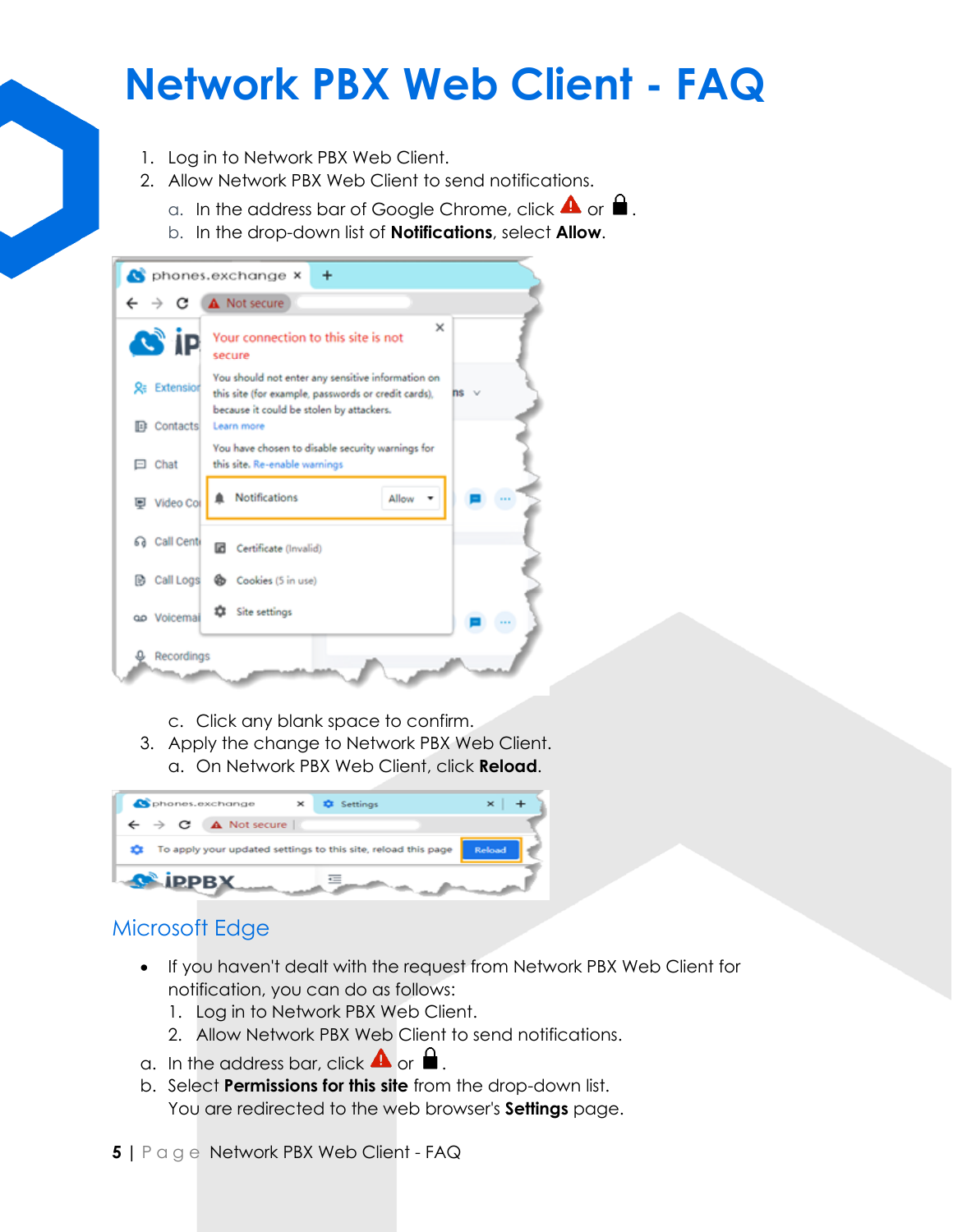c. In the drop-down list of **Notifications**, select **Allow**.

| ٠ | S phones.exchange x 8 Setings                                            | $x +$                                                                                                                                                                                                                                                                                                          |  |
|---|--------------------------------------------------------------------------|----------------------------------------------------------------------------------------------------------------------------------------------------------------------------------------------------------------------------------------------------------------------------------------------------------------|--|
| ÷ | C @ @ filte   wije;(tettings/content/stuDetails/stu-https/t3AN2FN2F<br>÷ | 1 th<br>$\ddot{a}$ $Q$<br>Reset permissions<br>Ask (default)<br>$\mathcal{L}_{\mathcal{C}}$<br>Allow<br>$\mathcal{N}_{\rm eff}$<br>Alliow<br>$\mathcal{M}$<br>Allow (default)<br>$\mathcal{L}_{\mathcal{G}}$<br>Allew<br>w<br>Allow (default)<br>$\mathcal{H}_{\mathcal{B}}$<br>a sell to a selling the second |  |
|   | <b>Settings</b>                                                          | ← All sites / https://                                                                                                                                                                                                                                                                                         |  |
|   | Q. Search settings                                                       |                                                                                                                                                                                                                                                                                                                |  |
|   | @ Profiles<br><sup>6</sup> Privacy, search, and services                 | Location<br>on.                                                                                                                                                                                                                                                                                                |  |
|   | O Appearance                                                             | Camera<br>o                                                                                                                                                                                                                                                                                                    |  |
|   | Start, home, and new tabs                                                | G. Microphone                                                                                                                                                                                                                                                                                                  |  |
|   | (d) Share, copy and paste<br>E Cookies and site permissions              | Motion or light sensors<br>0.4                                                                                                                                                                                                                                                                                 |  |
|   | <b>Ca</b> Default browser                                                |                                                                                                                                                                                                                                                                                                                |  |
|   | L Downloads                                                              | Notifications<br>٥                                                                                                                                                                                                                                                                                             |  |
|   | <b>CD</b> Family safety                                                  | JavaScript<br><b>Cal</b>                                                                                                                                                                                                                                                                                       |  |

- 3. Apply the change to Network PBX Web Client.
	- a. Click the tab of Network PBX Web Client.
	- b. On Network PBX Web Client, click **Refresh**.

|     |                                          |  | phones.exchange x 8 Settings                                                                       |  |
|-----|------------------------------------------|--|----------------------------------------------------------------------------------------------------|--|
|     |                                          |  | $\leftarrow$ $\rightarrow$ $\circlearrowleft$ $\circledcirc$ $\bullet$ Not secure $\mid$ https://" |  |
| 503 | To see setting updates, refresh the page |  | <b>Refresh</b>                                                                                     |  |
|     | <b>AS IPPBX</b>                          |  | 三                                                                                                  |  |
|     |                                          |  |                                                                                                    |  |

- If you have blocked Network PBX Web Client from sending notifications, you can do as follows:
- 1. Log in to Network PBX Web Client.
- 2. Allow Network PBX Web Client to send notifications.
	- a. In the address bar, click  $\blacktriangle$  or  $\blacktriangle$ .
	- b. In the drop-down list of **Notifications**, select **Allow**.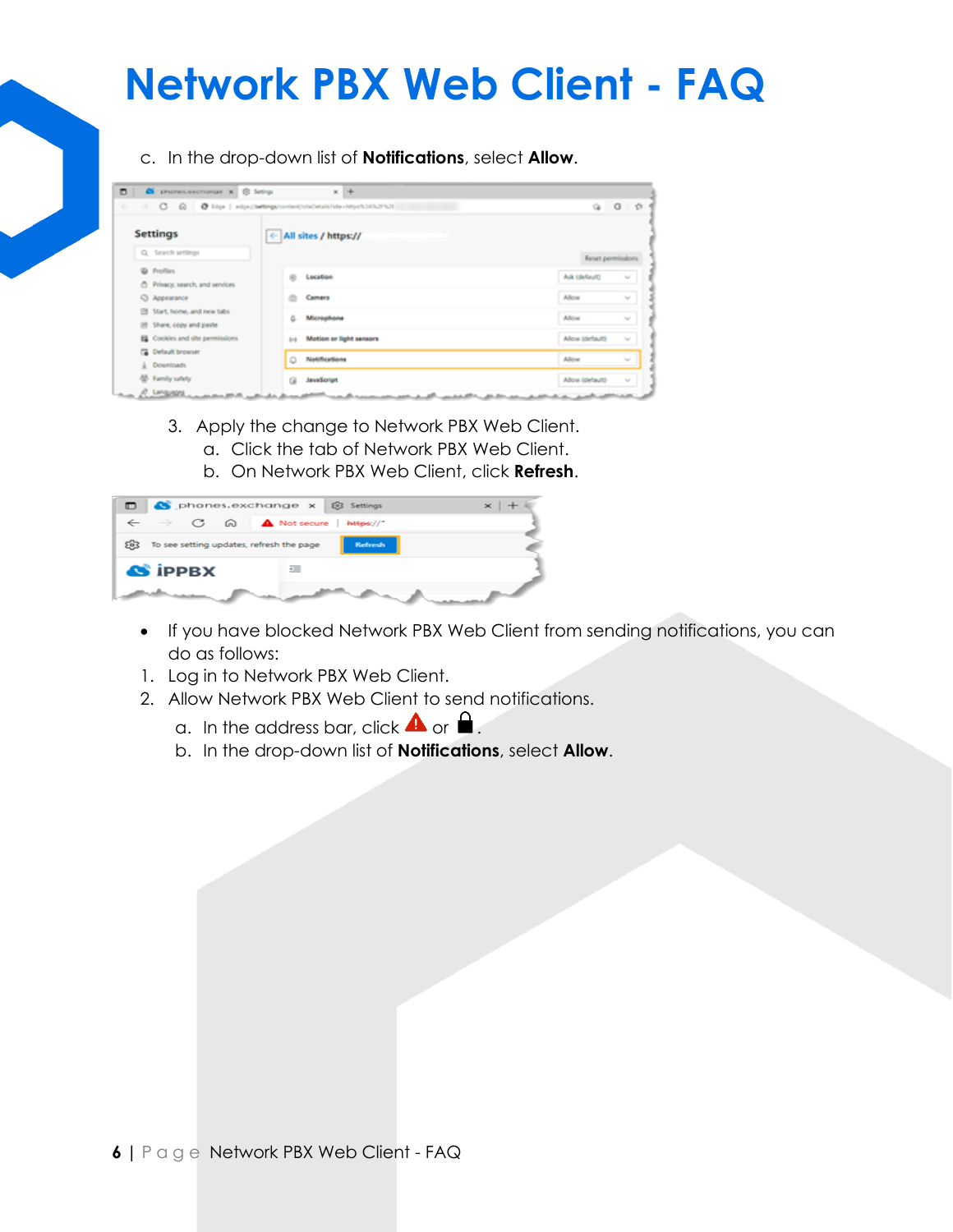

- c. Click any blank space to confirm.
- 3. Apply the change to Network PBX Web Client. a. On Network PBX Web Client, click **Refresh**.

| phones.exchange x 8 Settings                                                                                 |                |  |
|--------------------------------------------------------------------------------------------------------------|----------------|--|
| $\leftarrow$ $\rightarrow$ $\circlearrowleft$ $\circledcirc$ $\bullet$ $\bullet$ Not secure $\mid$ https://" |                |  |
| 203 To see setting updates, refresh the page                                                                 | <b>Refresh</b> |  |
| <b>A iPPBX</b>                                                                                               | 三              |  |
|                                                                                                              |                |  |

#### Opera

- If you haven't dealt with the request from Network PBX Web Client for notification, you can do as follows:
	- 1. Log in to Network PBX Web Client.
	- 2. Allow Network PBX Web Client to send notifications.
		- a. In the address bar, click  $\blacktriangle$  or  $\blacktriangle$ .
		- b. In the pop-up window, click **Site Settings**.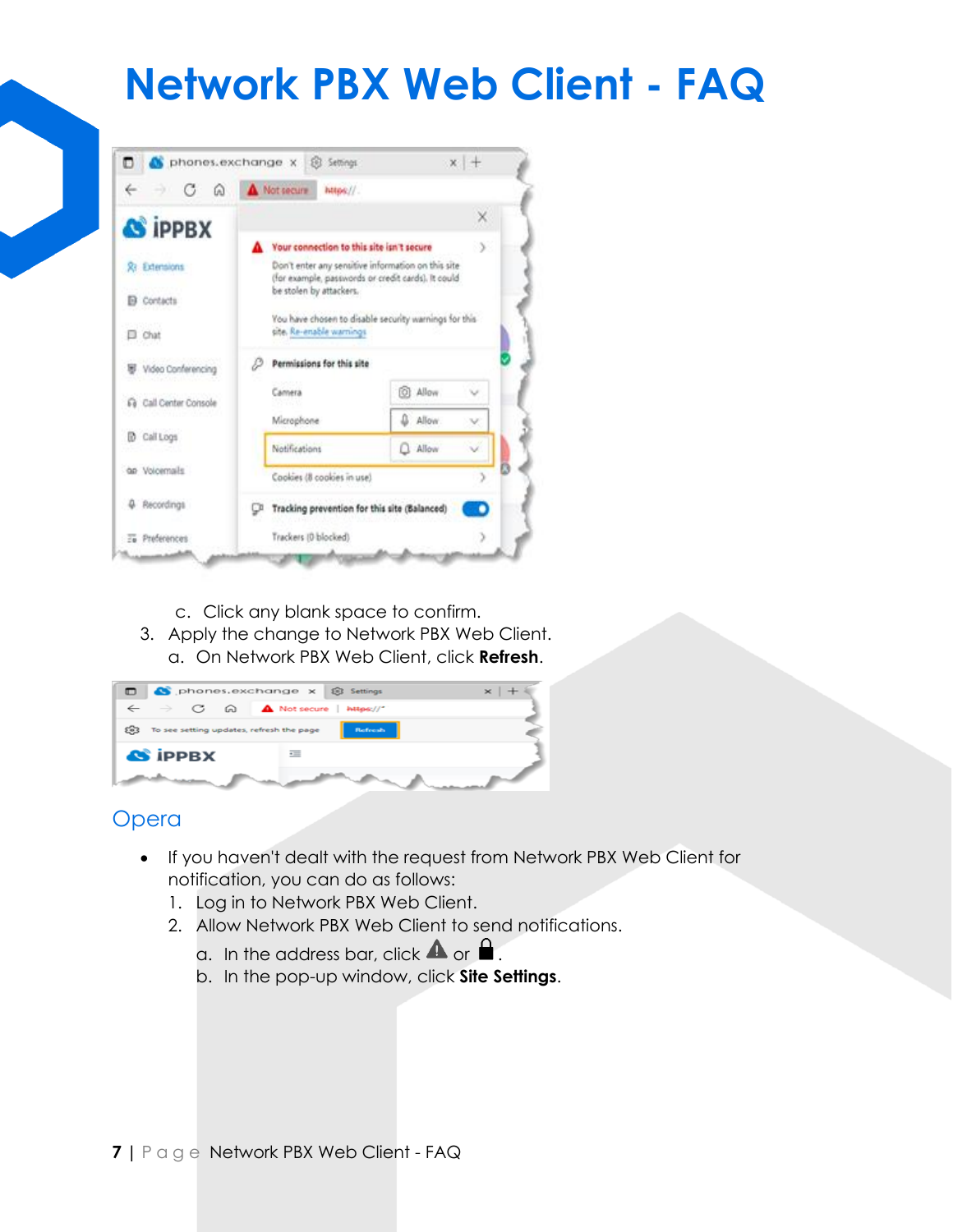

You are redirected to configuration page of Opera.

c. In the drop-down list of **Notifications**, select **Allow**.

| $x +$<br>C phones.exchange x C Settings |                 |                                                                                                                                                                          |                                                                 |
|-----------------------------------------|-----------------|--------------------------------------------------------------------------------------------------------------------------------------------------------------------------|-----------------------------------------------------------------|
| ( 3 C BB O settings/content/siteDetails |                 |                                                                                                                                                                          |                                                                 |
|                                         |                 |                                                                                                                                                                          | Search setting                                                  |
|                                         |                 |                                                                                                                                                                          |                                                                 |
| $\leftarrow$                            | phones.exchange |                                                                                                                                                                          |                                                                 |
| Usage                                   |                 |                                                                                                                                                                          |                                                                 |
|                                         |                 |                                                                                                                                                                          | Clear data                                                      |
|                                         |                 |                                                                                                                                                                          |                                                                 |
|                                         |                 | Ask idefaults                                                                                                                                                            | ۰                                                               |
|                                         |                 | Ark (default)                                                                                                                                                            | ۳                                                               |
|                                         |                 |                                                                                                                                                                          | ۰                                                               |
|                                         |                 |                                                                                                                                                                          | ٠<br>T.                                                         |
|                                         |                 | Privacy and security<br>430 KB - 3 cookies<br>Permissions<br><b>Q</b> Location<br>DI Cimera<br><b>Q</b> Microphone<br>0-8 Motion sensors<br>L <sup>e</sup> Notifications | Reset permissions<br>Ask (default)<br>Allow (default)<br>Albert |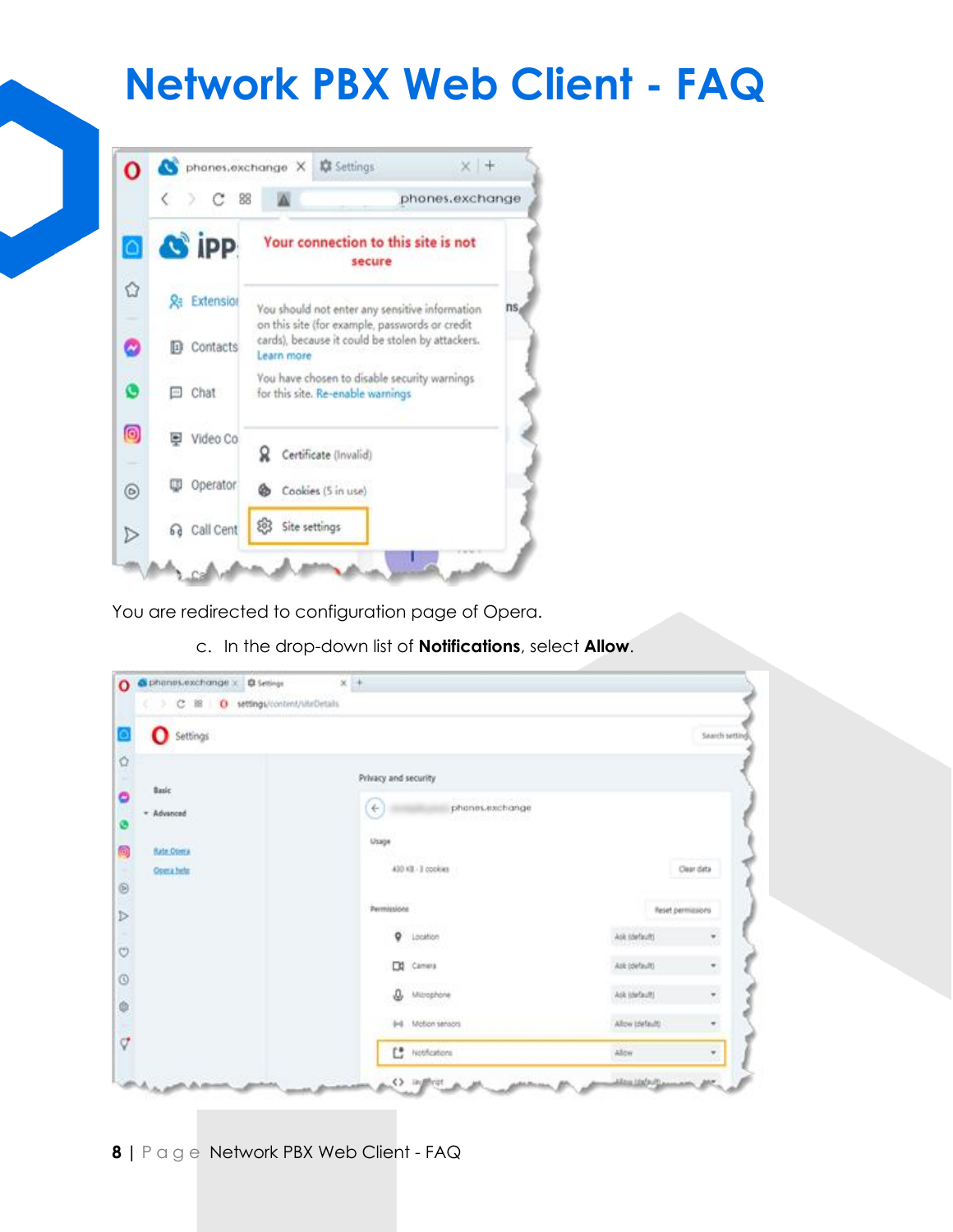3. Apply the change to Network PBX Web Client. a. On Network PBX Web Client, click **Reload**.



- If you have blocked Network PBX Web Client from sending notifications, you can do as follows:
- 1. Log in to Network PBX Web Client.
- 2. Allow Network PBX Web Client to send notifications.
	- a. In the address bar of Opera, click  $\blacktriangle$  or  $\blacktriangle$ .
	- b. In the drop-down list of **Notifications**, select **Allow**.



- c. Click any blank space to confirm.
- 3. Apply the change to Network PBX Web Client.

On Network PBX Web Client, click **Reload**.

#### **What if I want to get notified of a new call when I'm on a call?**